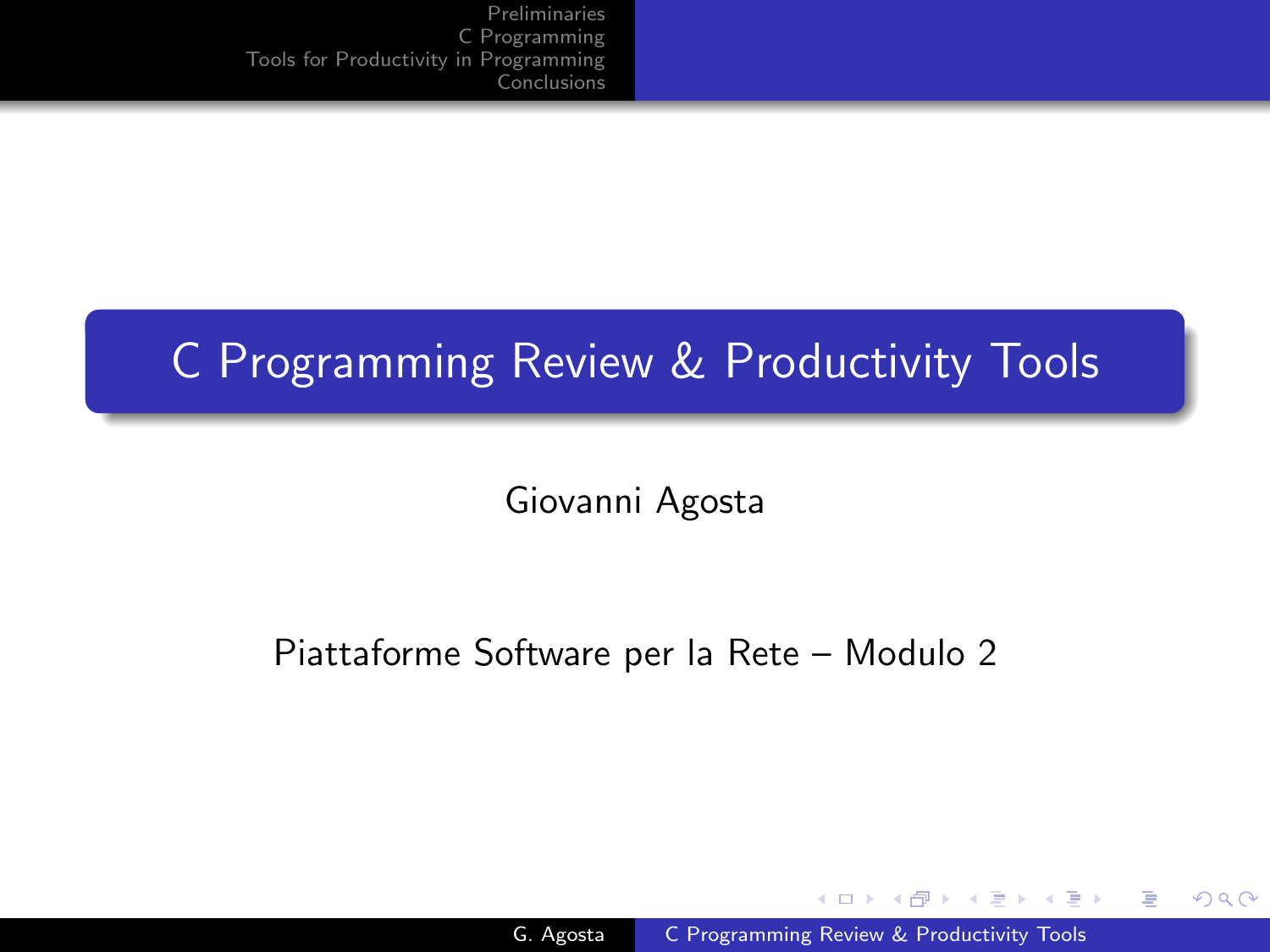# **Outline**

### 1 [Preliminaries](#page-2-0)

- 2 [C Programming](#page-6-0)
	- **[Function Pointers](#page-7-0)**
	- [Data Types and Qualifiers](#page-9-0)
	- [Variadic Functions](#page-12-0)

### 3 [Tools for Productivity in Programming](#page-13-0)

- **[Overview](#page-14-0)**
- **•** [Build Automation](#page-16-0)
- [Code Versioning](#page-19-0)
- [Debugging](#page-20-0)



オーモー  $\sim$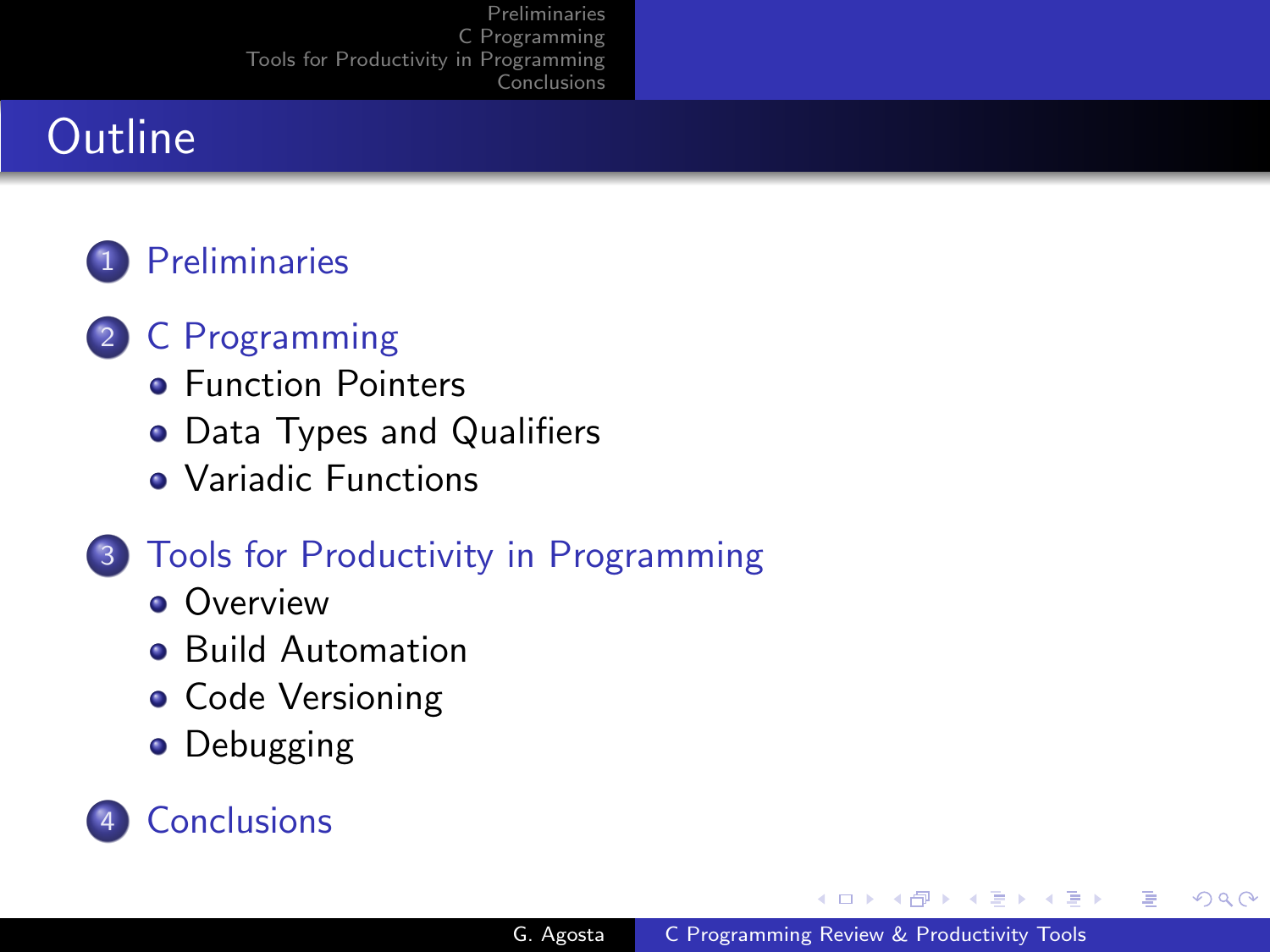### Preliminaries

### What are we looking at in this course?

- Using TCP/IP in application software
- The Client-Server model
- Application protocols
	- standard: remote login, file transfer, email, etc.
	- non-standard
	- using standard protocols for non-standard uses: telnet towel.blinkenlights.nl

4 17 18

- ④ 伊 ≯ ④ 重 ≯ ④ 重

<span id="page-2-0"></span>つくい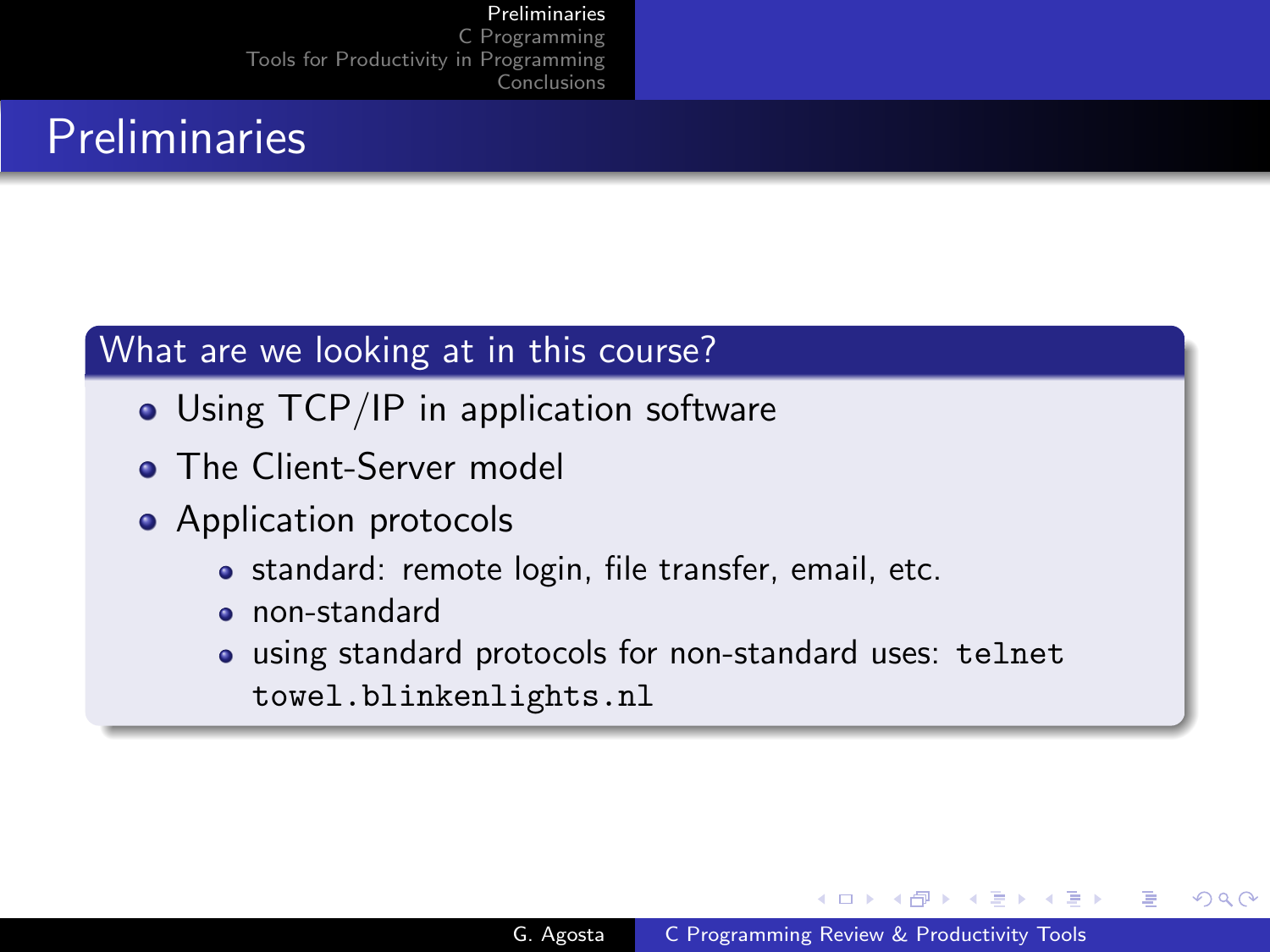## Preliminaries

### What are we looking at in this course?

- Using TCP/IP in application software
- **The Client-Server model**
- Application protocols

### But we also need good programming skills!

- C programming language
- Programming well
- Shell scripting
- Programming productivity tools (make, gdb)

- ④ 伊 ≯ ④ 重 ≯ ④ 重

つくい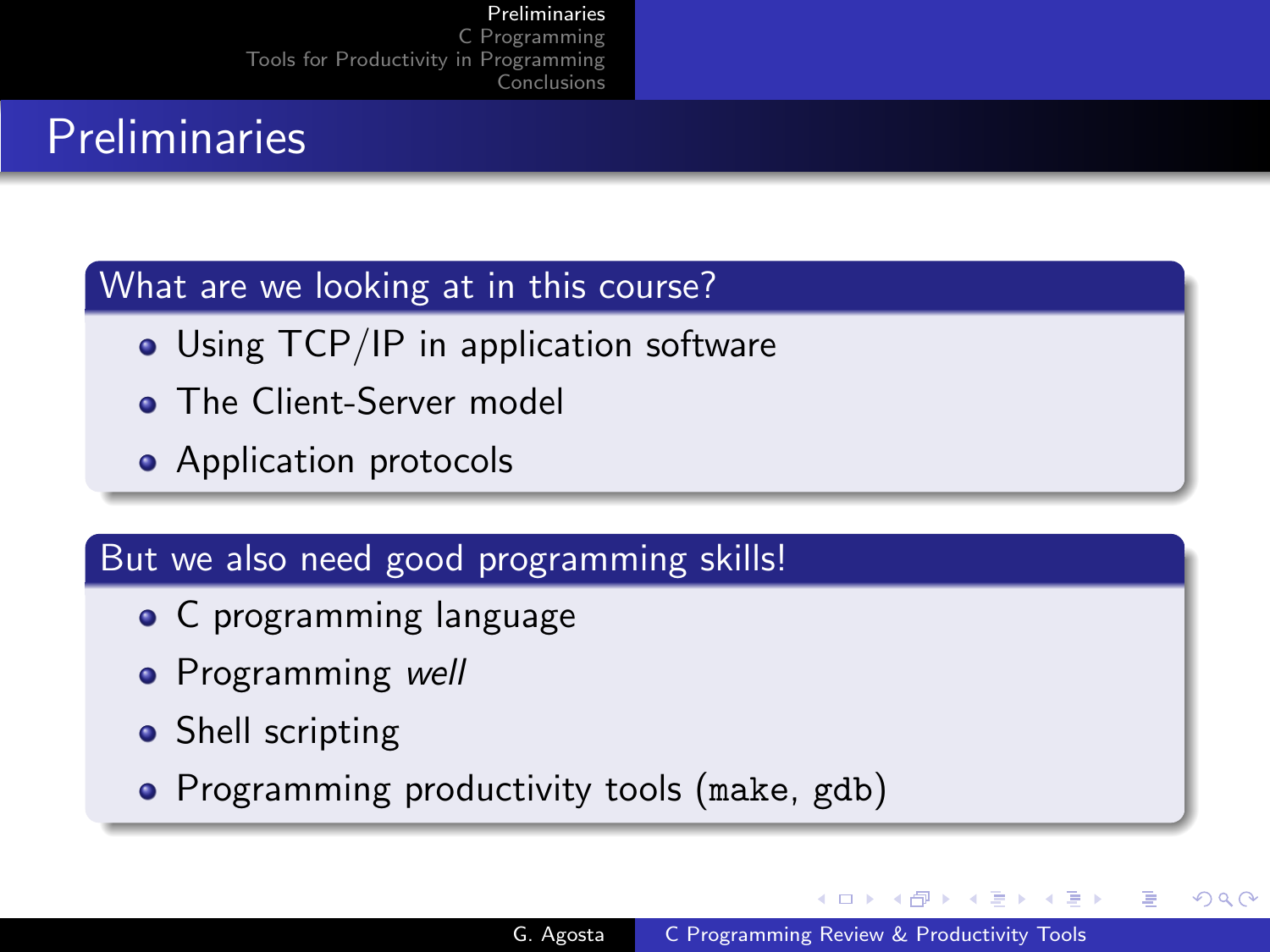# Organization of the course

### Syllabus

- The Practice of Programming
- Network Administration and Security
- **TPC/IP & Client-Server Applications**
- Advanced topics (kernel modules, wireless networks)

### Labs & Projects

- Both are optional
- Labs: try out SW development practices, building an application
- Project: a more advanced design & development task, replacing the exam

 $\sim$   $\sim$ 

4 伊

つくへ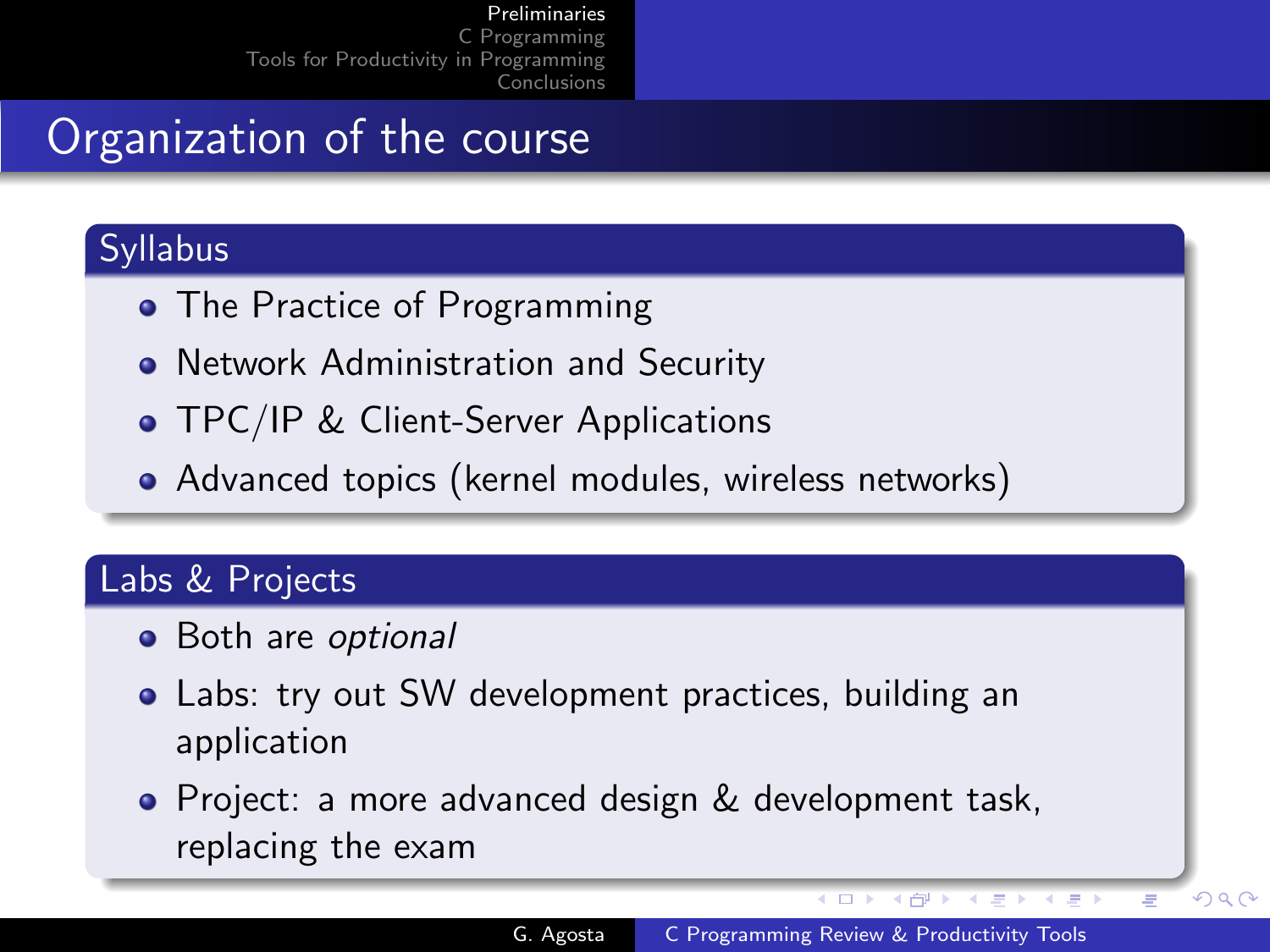# Evaluation

#### Written exam

- Each module is assessed separately
- **•** Time for exam: 90'
- Structure: one/two exercises per syllabus item

### Projects

- Multiple batches of projects
- $\bullet$  First batch will be presented on 12/4
- Second batch will be presented near the end of the course
- Project replaces one (and only one) module
- Must be taken by two (or three) students, all are responsible for the entire work

 $\overline{1}$ 

◆ 仲 ▶

 $QQ$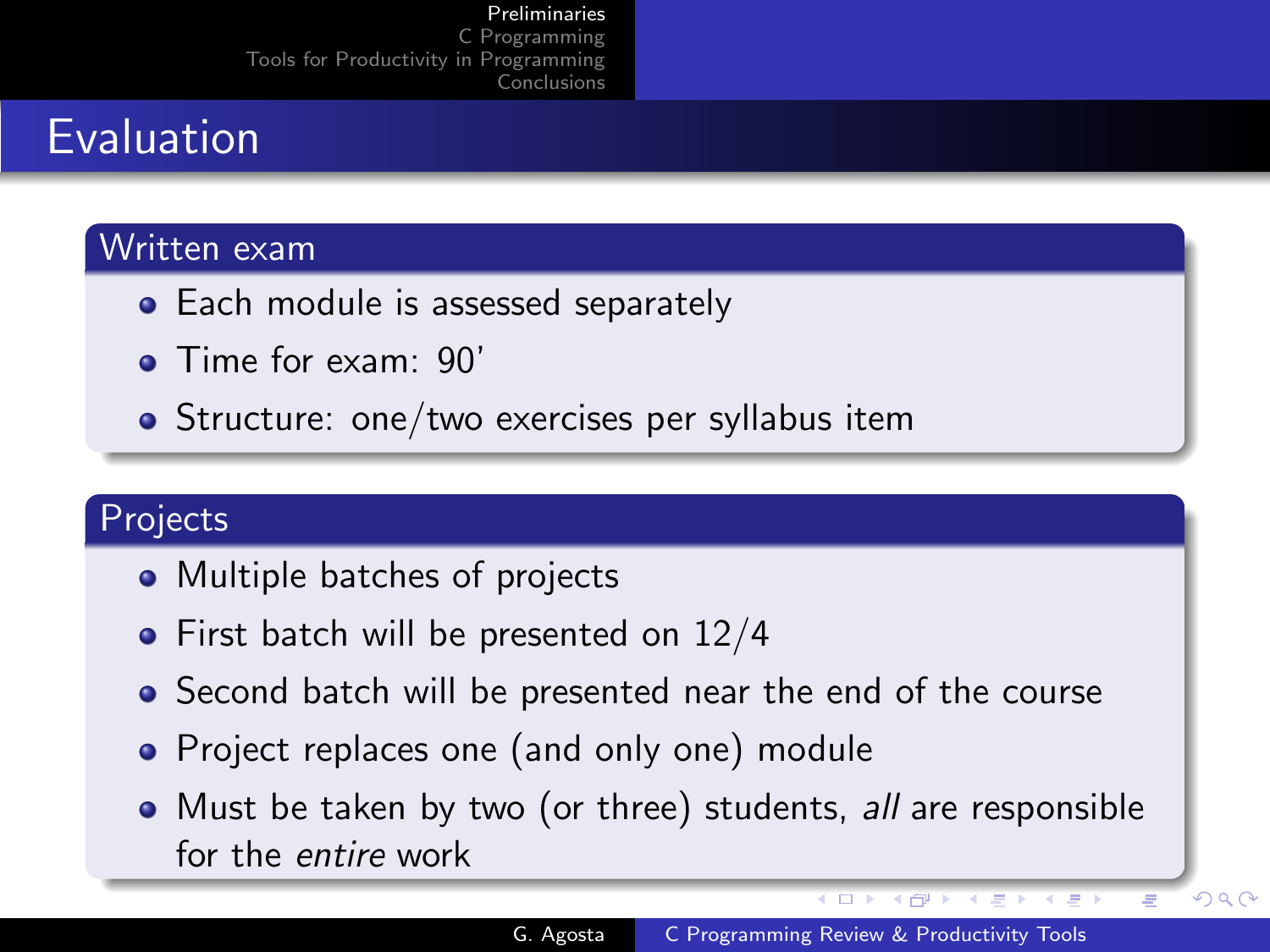[Function Pointers](#page-7-0) [Data Types and Qualifiers](#page-9-0) [Variadic Functions](#page-12-0)

### **[Preliminaries](#page-2-0)**

### 2 [C Programming](#page-6-0)

- **[Function Pointers](#page-7-0)**
- [Data Types and Qualifiers](#page-9-0)
- [Variadic Functions](#page-12-0)

### [Tools for Productivity in Programming](#page-13-0)

- **[Overview](#page-14-0)**
- **•** [Build Automation](#page-16-0)
- [Code Versioning](#page-19-0)
- [Debugging](#page-20-0)

### **[Conclusions](#page-21-0)**

and in

4母 ト 4回 ト

性

<span id="page-6-0"></span> $\Omega$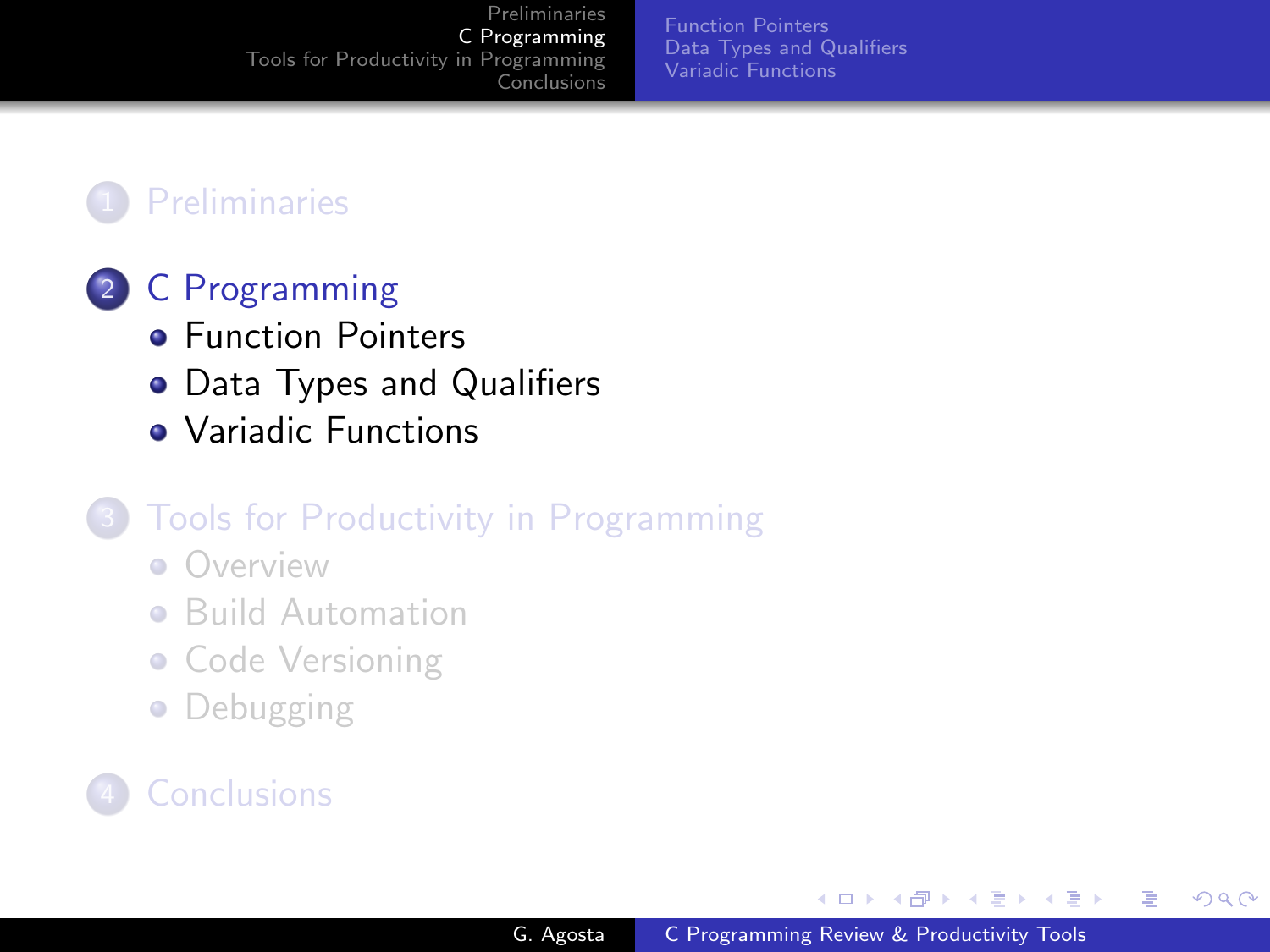[Function Pointers](#page-7-0) [Data Types and Qualifiers](#page-9-0) [Variadic Functions](#page-12-0)

# Function Pointers

**Overview** 

### **Generalities**

- Functions are not variables, per se
- But, you can declare function pointers

### A first example

```
int plus (int a, int b) { return a+b; }
int apply (int x, int y,
          int (*funct) (int, int) ) {
    return funcptr(x, y);
}
```
∢ロト ∢母ト ∢目ト ∢目ト

<span id="page-7-0"></span>∍

つくい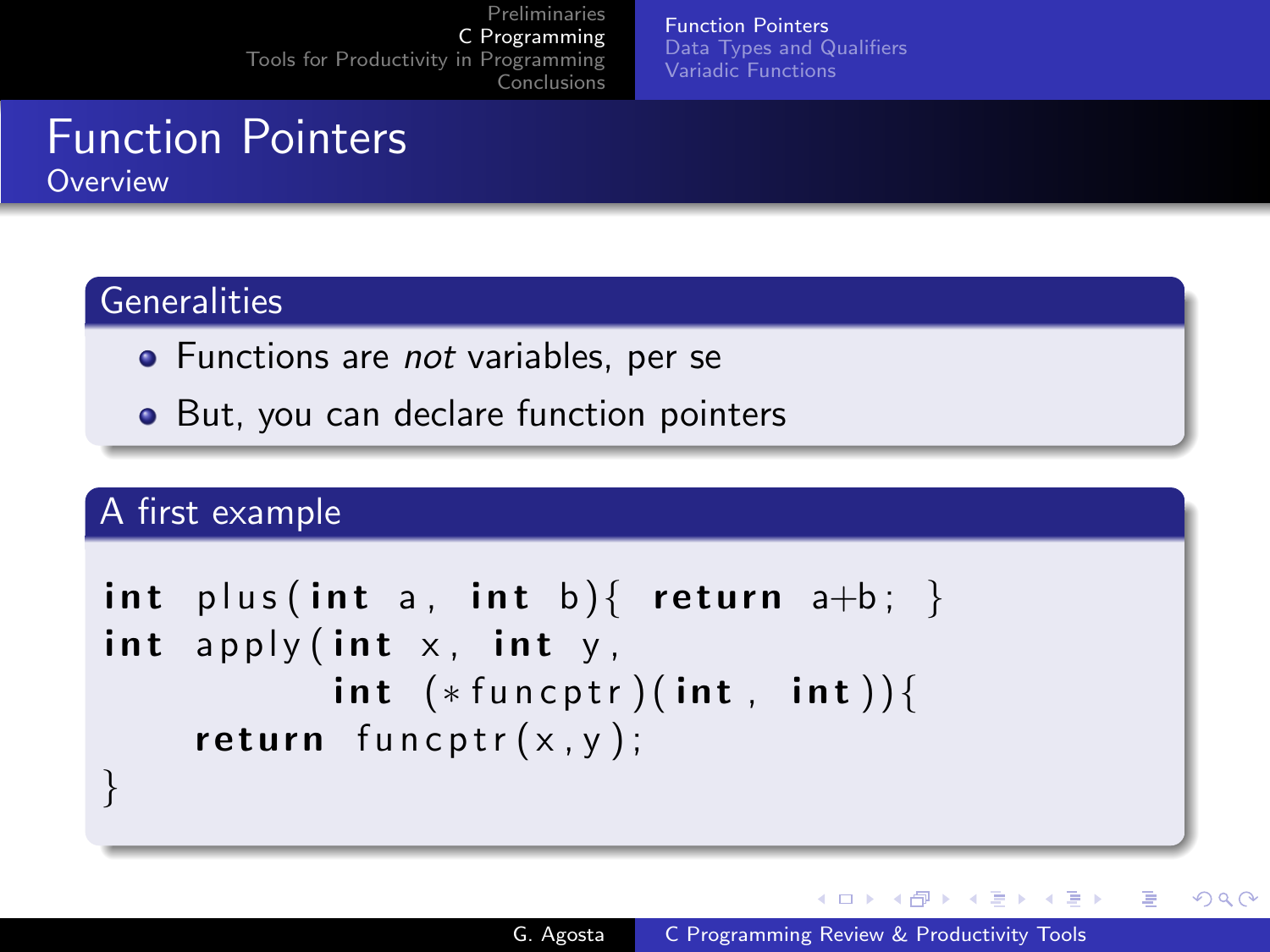[Function Pointers](#page-7-0) [Data Types and Qualifiers](#page-9-0) [Variadic Functions](#page-12-0)

### Function Pointers Usage



Let's have a look at these examples...

イロメ イ母メ イヨメ イヨメ

つくへ

э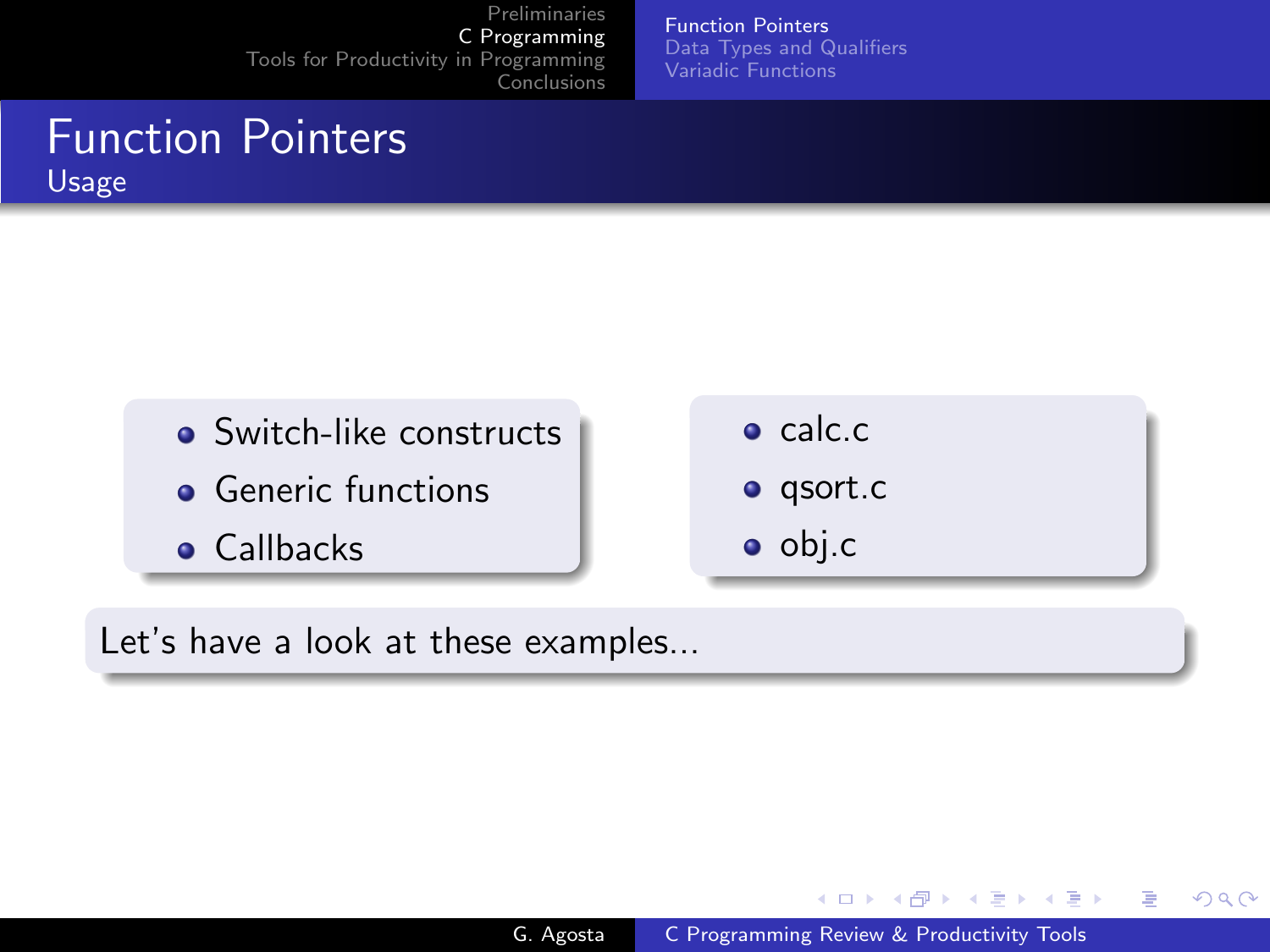[Function Pointers](#page-7-0) [Data Types and Qualifiers](#page-9-0) [Variadic Functions](#page-12-0)

### Data Types and Qualifiers Unions

### **What**

- A type for representing multiple types
- Forces alignment to the longest type

### Why

Need fixed size structures with variable content

### Example

```
typedef union \{char chr;
  int itg;
  char *str;
  -d at a ;
```
<span id="page-9-0"></span>bar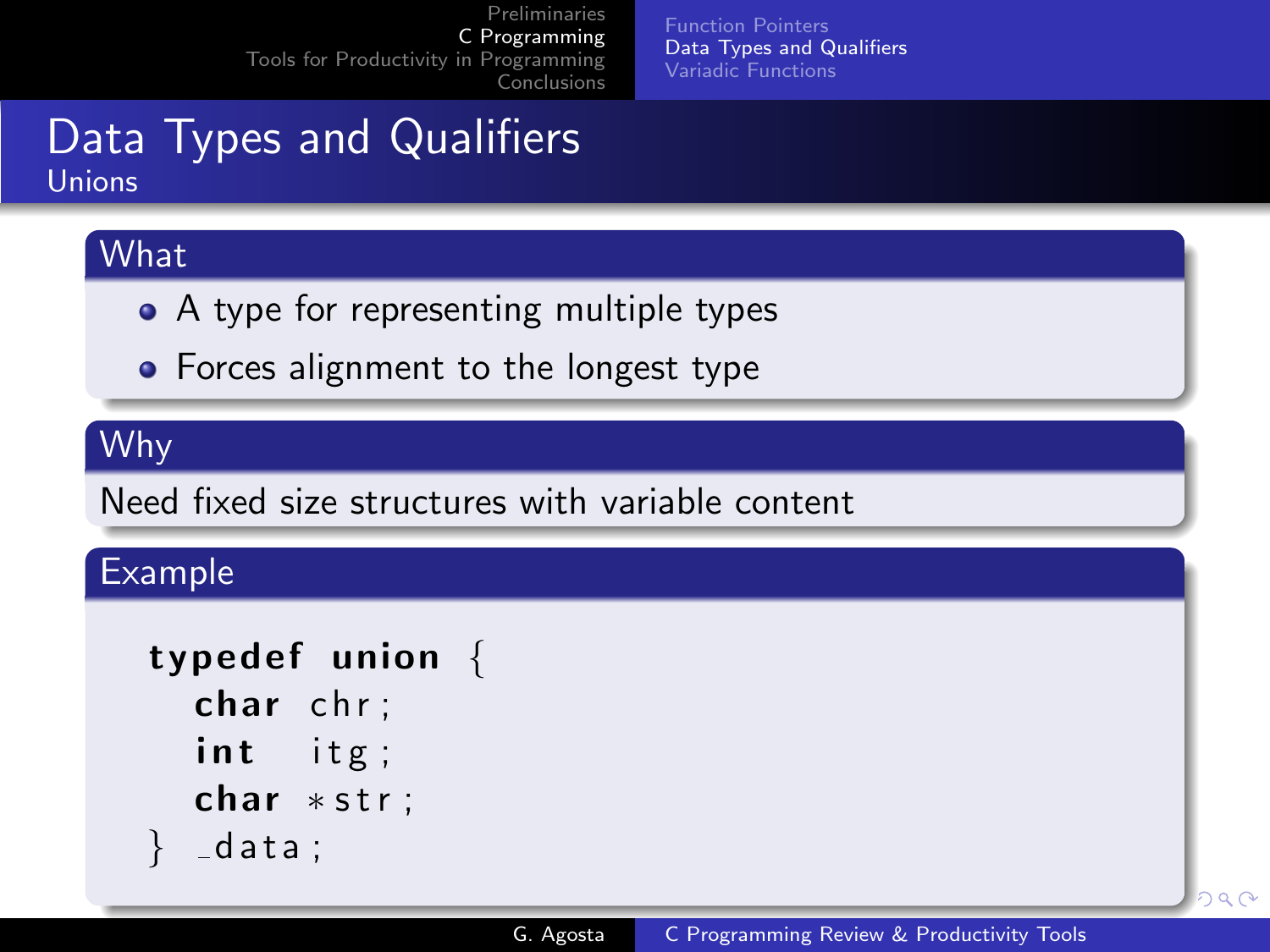[Function Pointers](#page-7-0) [Data Types and Qualifiers](#page-9-0) [Variadic Functions](#page-12-0)

### Data Types and Qualifiers Type Qualifiers

### Volatile

- Forces all accesses to be in memory
- Needed when the compiler may be unaware of external accesses to a variable

volatile int a:

#### Const

• The variable is considered read-only by the compiler

#### const int  $a = 1$ ;

イロメ イ母メ イヨメ イヨメ

Þ

 $QQ$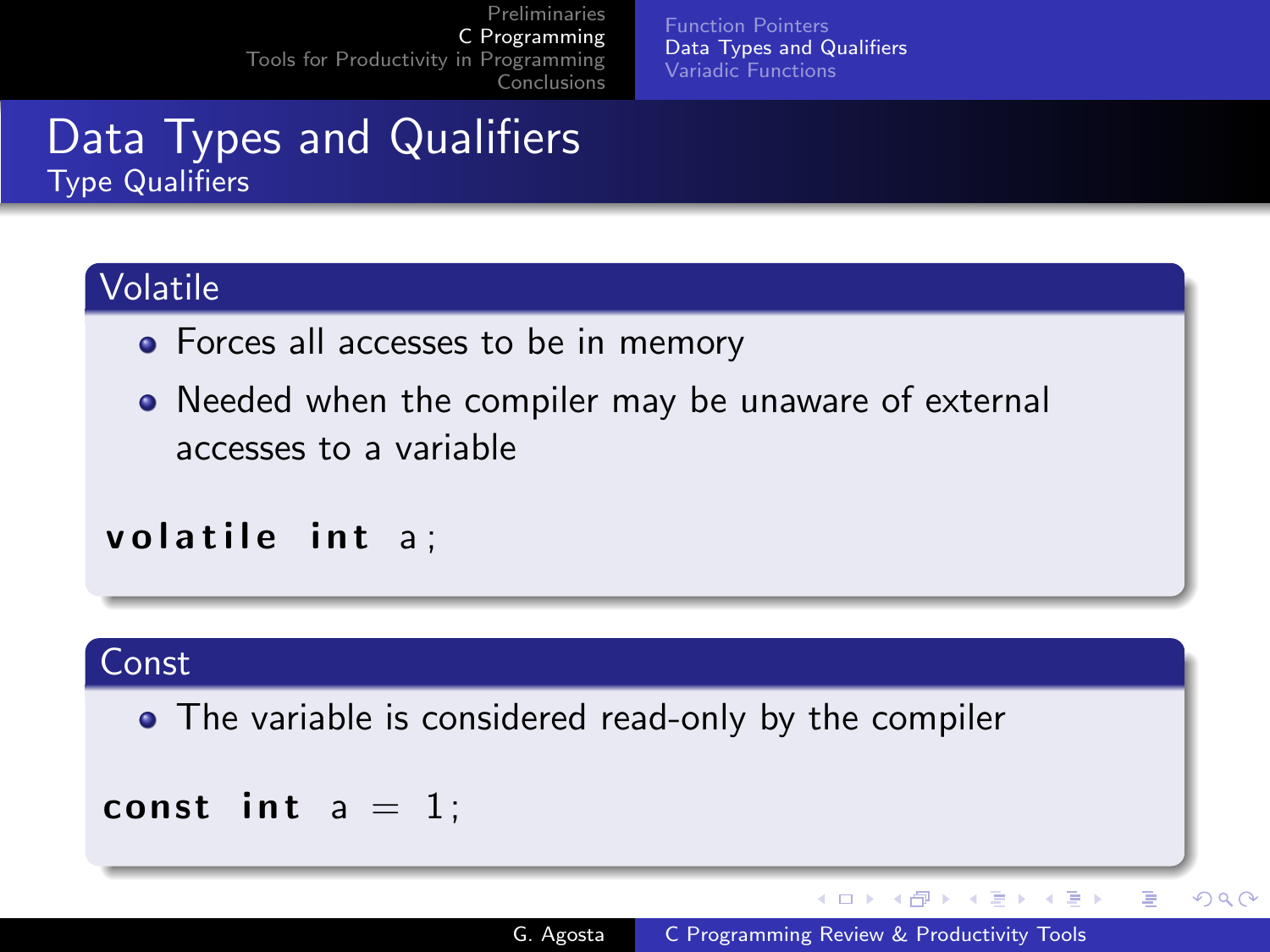[Function Pointers](#page-7-0) [Data Types and Qualifiers](#page-9-0) [Variadic Functions](#page-12-0)

### Data Types and Qualifiers Storage Class Specifiers

#### auto

- **•** Standard automatic variable
- **register**: subclass where address cannot be taken

### static

- Applied to variables: variable persist between function calls
- Applied to functions: function is not seen outside the compilation unit

#### extern

- Applied to variables: variable declared outside the function
- Applied to functions: function defined in another compilation unit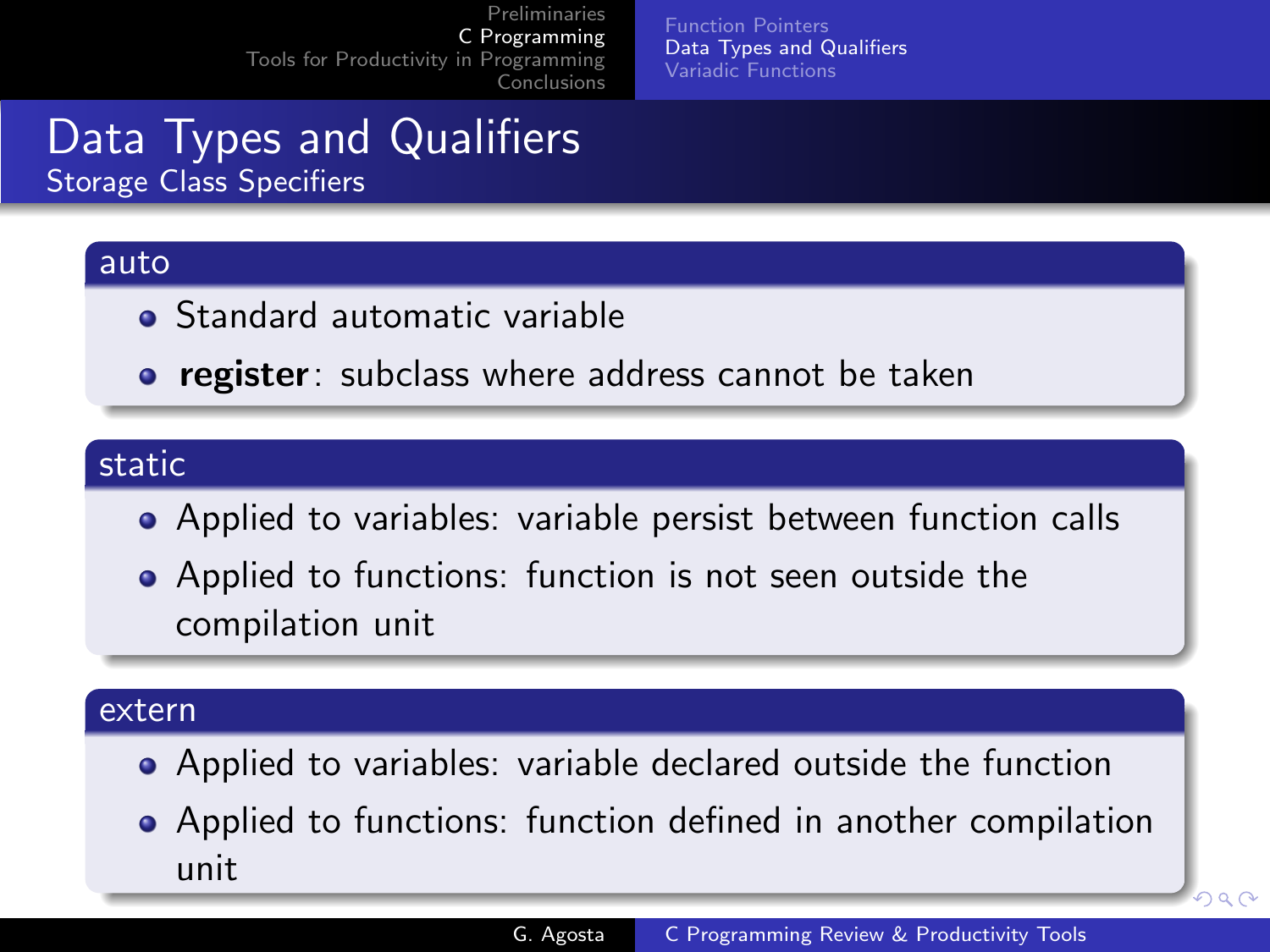[Function Pointers](#page-7-0) [Data Types and Qualifiers](#page-9-0) [Variadic Functions](#page-12-0)

### Variadic Functions Handling variable parameters in C

#### stdarg.h

Defines the following macros:

- $\bullet$  va\_list : data type
- **void** va\_start (va\_list args, *last*): initialize scanning, starting from parameter last
- void va\_end( va\_list args): end scanning
- type va\_arg( va\_list args, type): get next argument, casting to type type

<span id="page-12-0"></span>メロト メ母 トメ ミト メ ヨ トー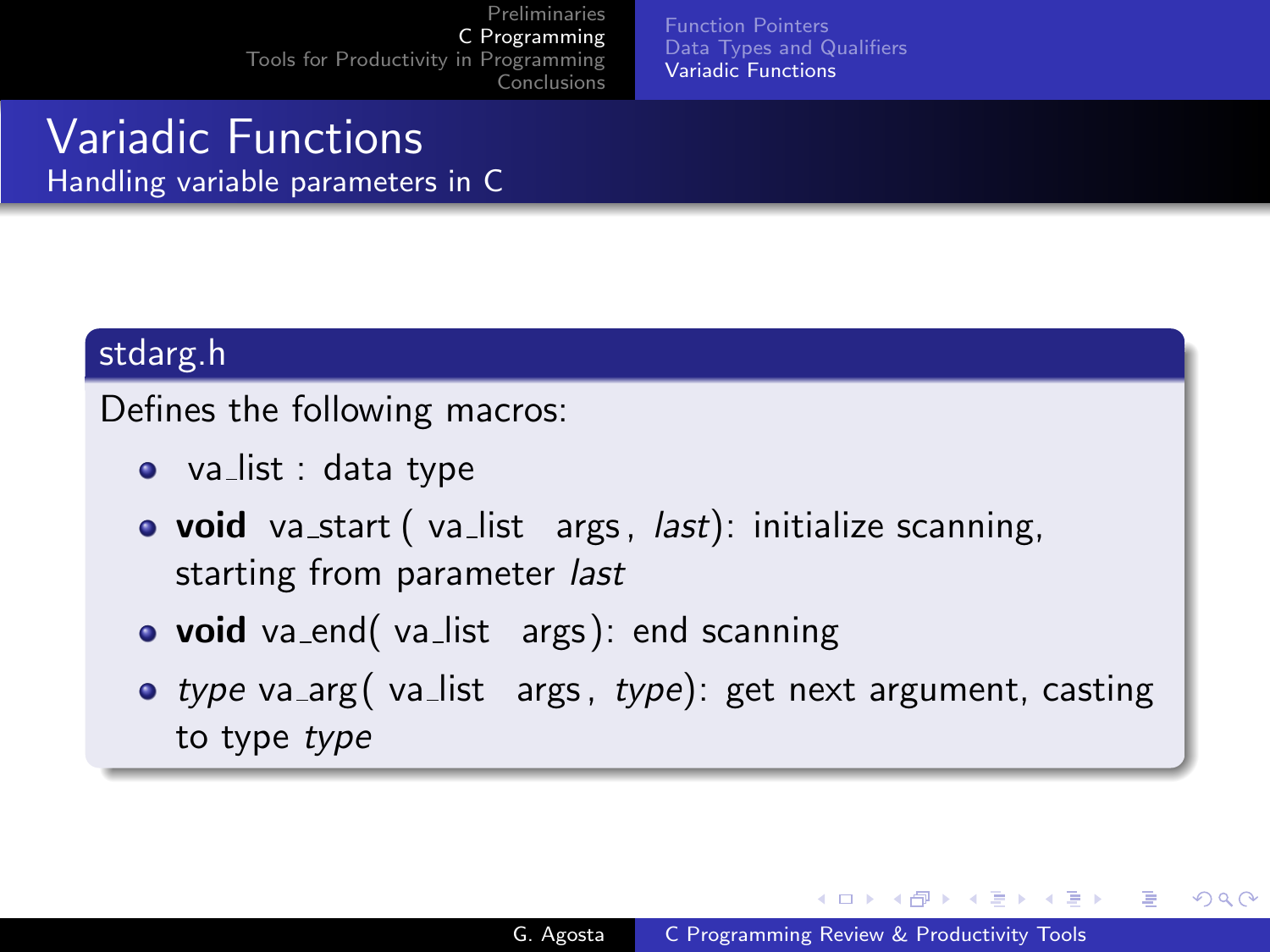[Build Automation](#page-16-0) [Code Versioning](#page-19-0)

### **[Preliminaries](#page-2-0)**

### 2 [C Programming](#page-6-0)

- **[Function Pointers](#page-7-0)**
- [Data Types and Qualifiers](#page-9-0)
- [Variadic Functions](#page-12-0)

### 3 [Tools for Productivity in Programming](#page-13-0)

- **[Overview](#page-14-0)**
- **[Build Automation](#page-16-0)**
- [Code Versioning](#page-19-0)
- **•** [Debugging](#page-20-0)

### **[Conclusions](#page-21-0)**

and in

→ 伊 ▶ → 手 ▶

G.

<span id="page-13-0"></span> $\Omega$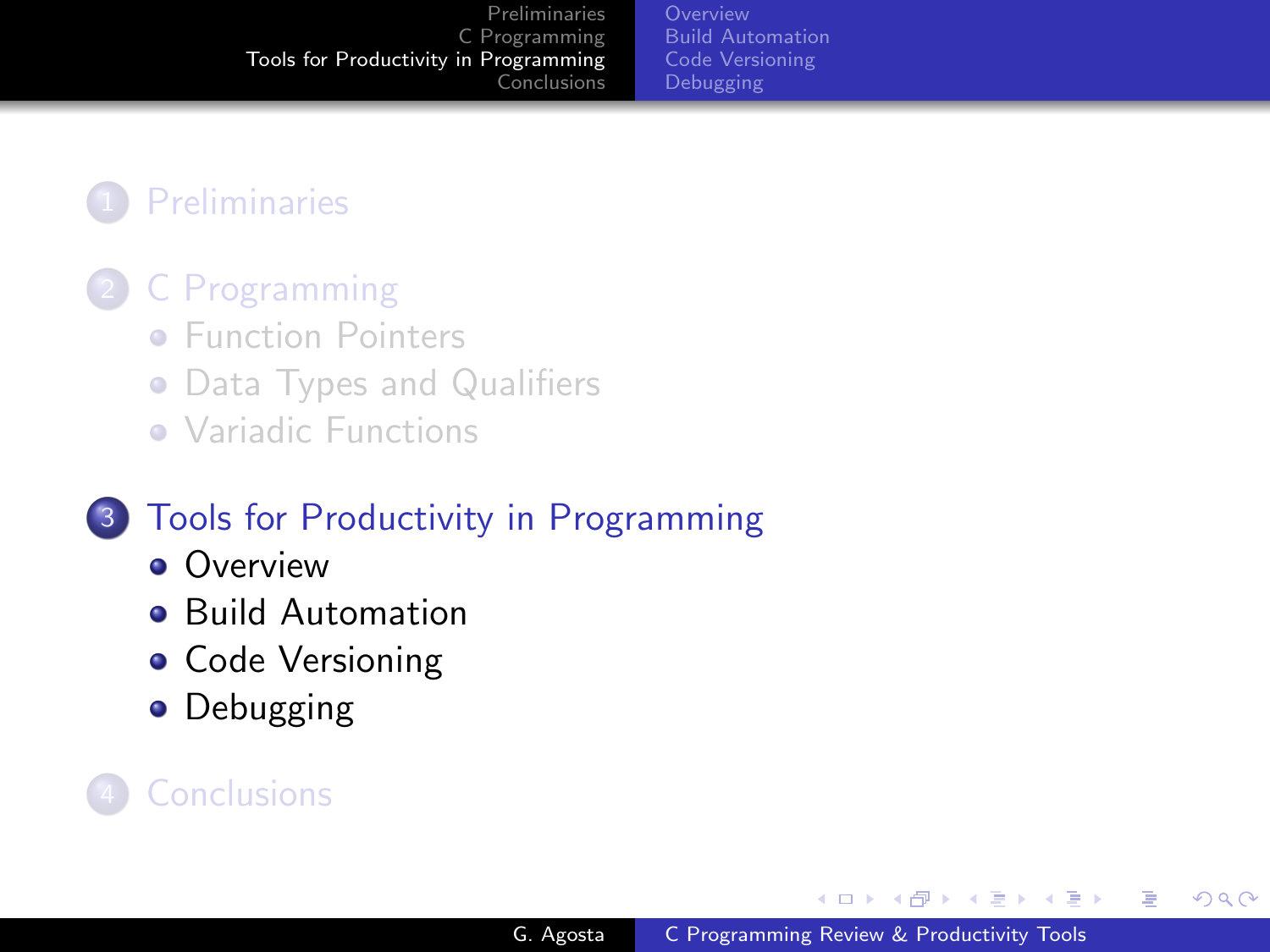**[Overview](#page-14-0)** [Build Automation](#page-16-0) [Code Versioning](#page-19-0)

### Tools for Productivity in Programming **Overview**

#### Tasks

- **•** Compiling
- **•** Building
- Versioning
- **•** Debugging

There are several solutions for each task!

メロメ メ母メ メミメ メミメ

э

<span id="page-14-0"></span>つくへ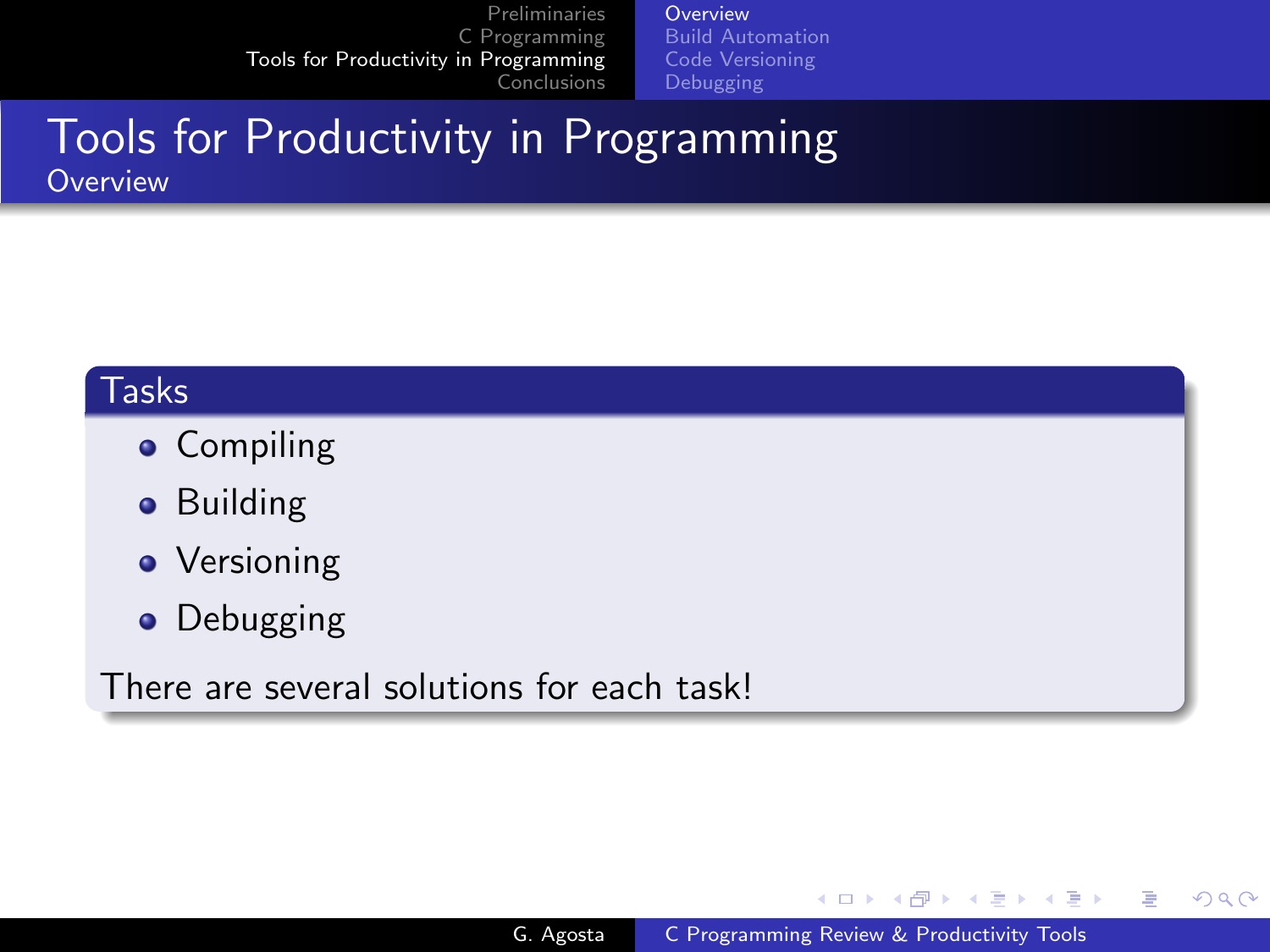**[Overview](#page-14-0)** [Build Automation](#page-16-0) [Code Versioning](#page-19-0)

### Tools for Productivity in Programming **Overview**

#### Solutions

- Compiling: gcc, icc
- Building: make, SCons, autoconf, CMake
- Versioning: mercurial, git, svn, cvs
- Debugging: gdb, idb

We focus on the GNU tools

メロメ メ母メ メミメ メミメ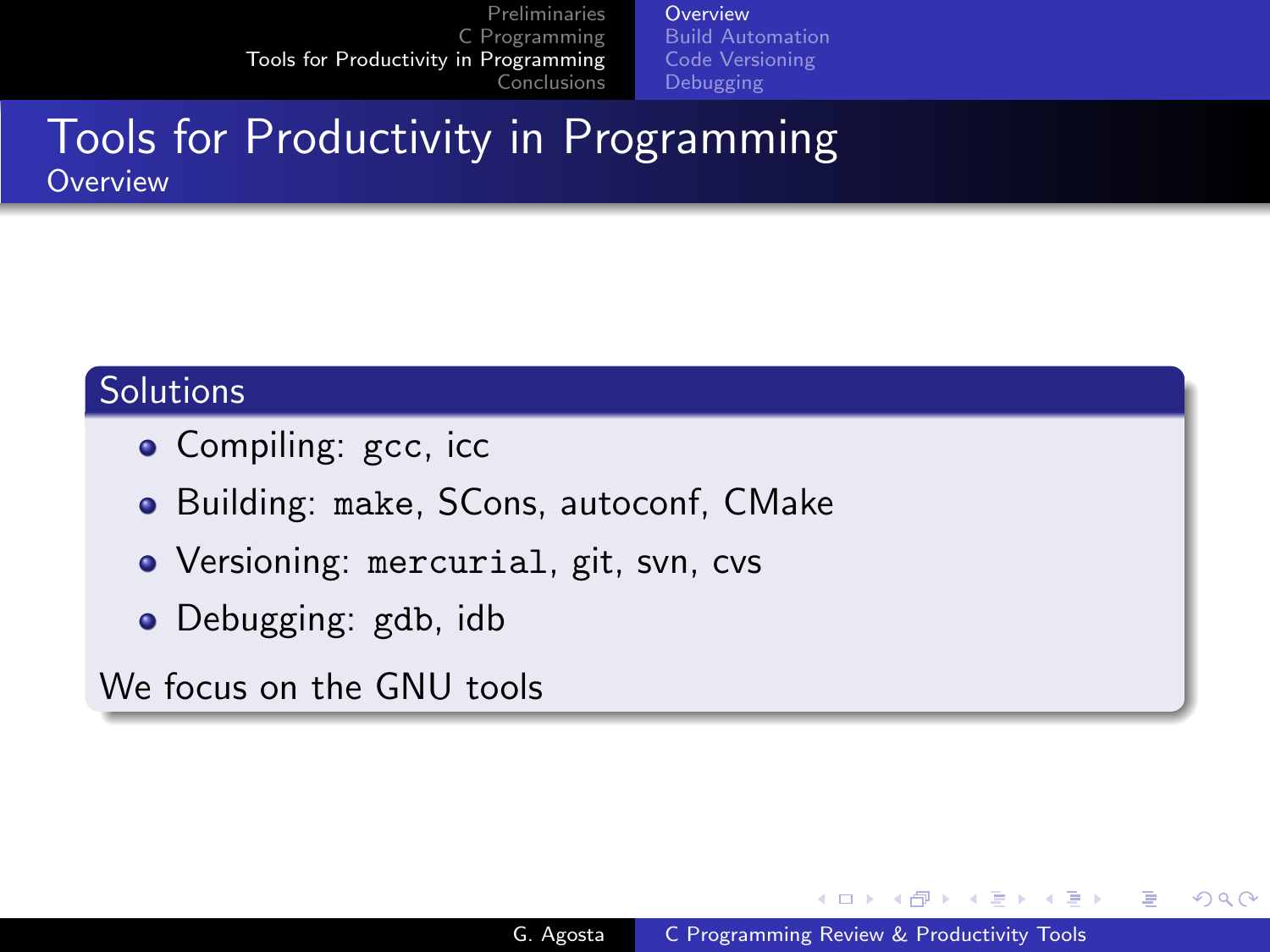[Build Automation](#page-16-0) [Code Versioning](#page-19-0)

### Build Automation GNU make

### GNU make Basics

- **•** Variables
- Rules
- Patterns, wildcards and much more

Today, we will look at a few basics only!

イロン イ何ン イヨン イヨン

 $2990$ 

<span id="page-16-0"></span>э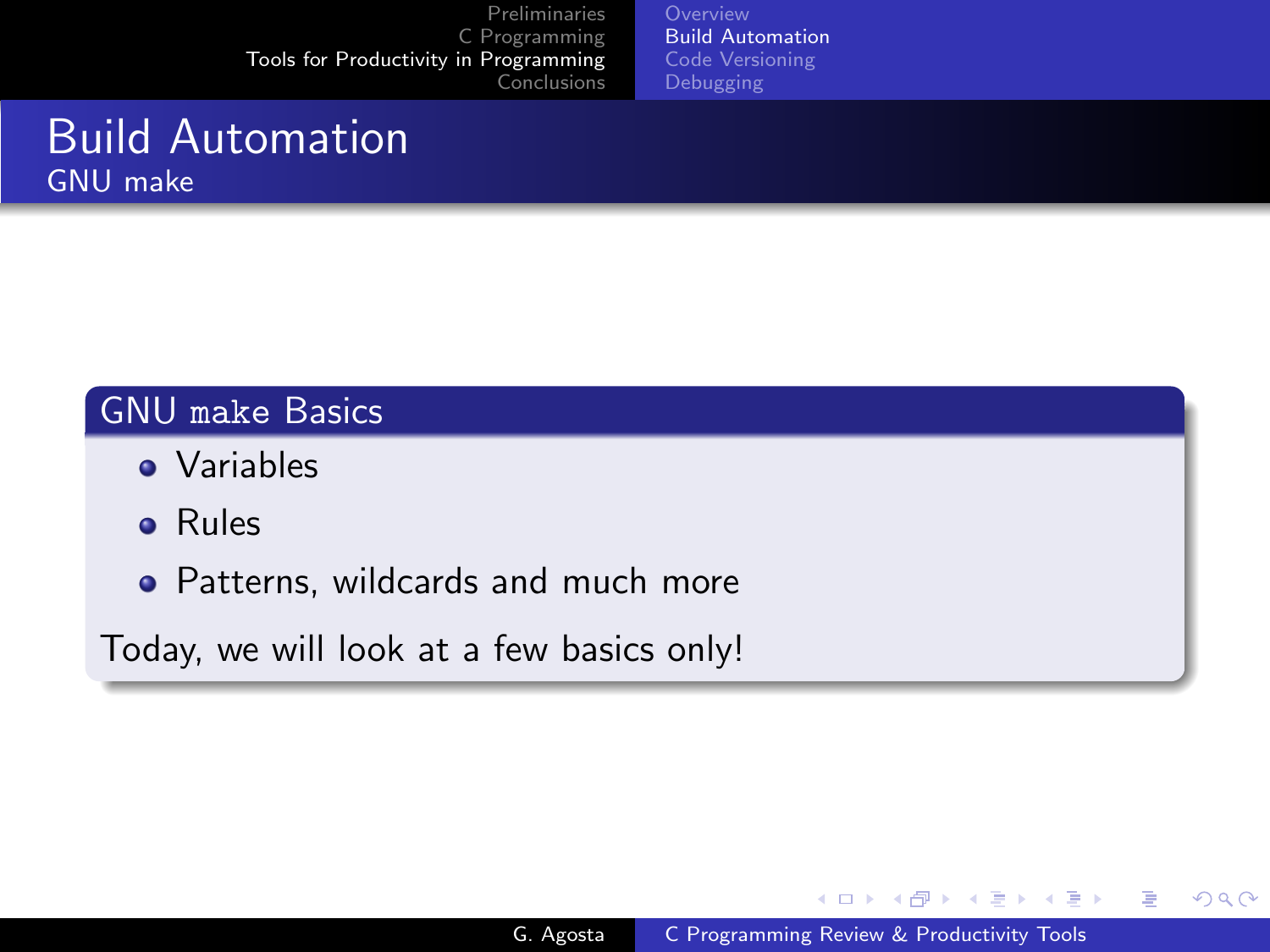[Build Automation](#page-16-0)

### Build Automation GNU make

### Automatic Variables

- \$@ The file name of the target
- \$< The name of the first prerequisite
- \$? The names of all prerequisites newer than the target
- \$ˆ The names of all prerequisites
- $$+$  Like above, but keeps duplicates

#### Variable definition

objects  $=$  \*.o objects  $:=$  \$(wildcard  $*$ .o)

∢ロト ∢母ト ∢目ト ∢目ト

つくい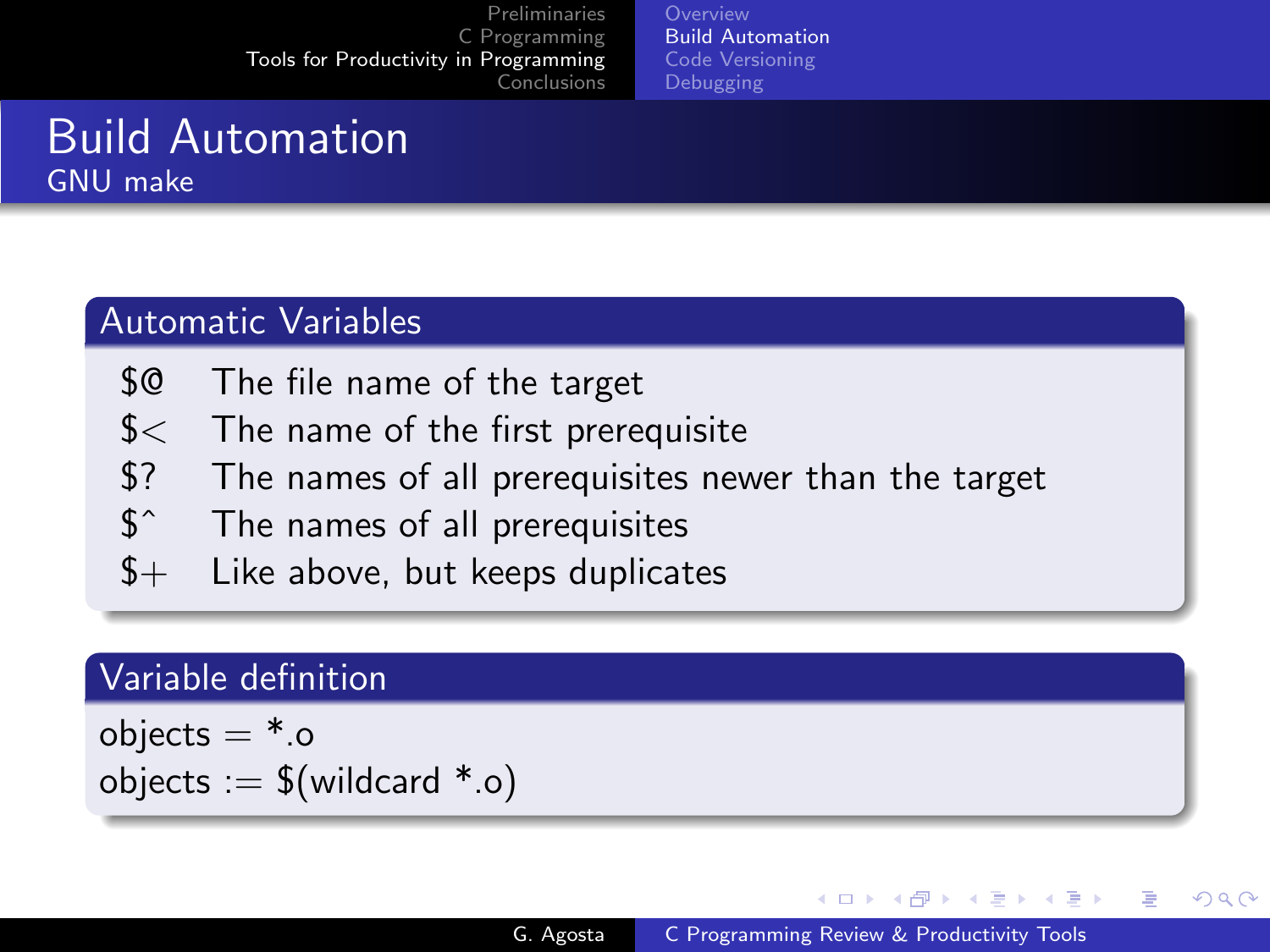[Build Automation](#page-16-0)

### Build Automation GNU make

| <b>Rules</b> |                                                    |
|--------------|----------------------------------------------------|
| % .0.        | $\%$ .c<br>$$(CC) -c$(CFLAGS)$(CPPFLAGS) $< -o $@$ |
| qsort:       | gsort.c<br>gcc -o qsort qsort.c                    |

### Variable definition

- Generic vs specific rules
- Prefer specific to generic: shortest stem rule

イロン イ何ン イヨン イヨン

つくへ

э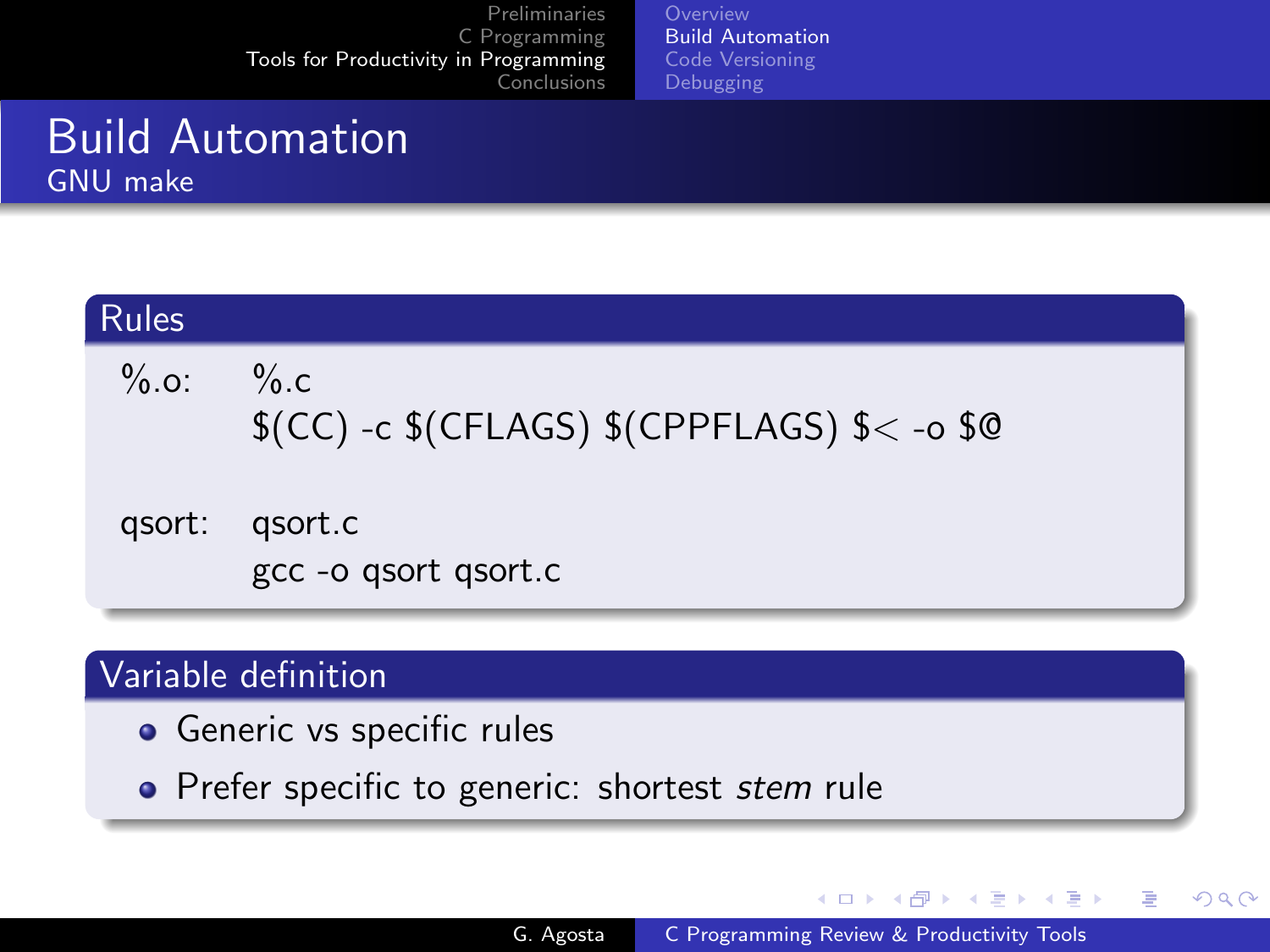[Build Automation](#page-16-0) [Code Versioning](#page-19-0)

### Versioning **Mercurial**

### A Quick Primer

create a repository hg init *directory* copy a (remote) repository hg clone address add files to repository hg add *files* commit changes to changeset hg commit -m 'comment' push changes to other repository hg push address pull changes to other repository hg pull address merge different history lines hg merge

<span id="page-19-0"></span>メロメ メ母メ メミメ メミメ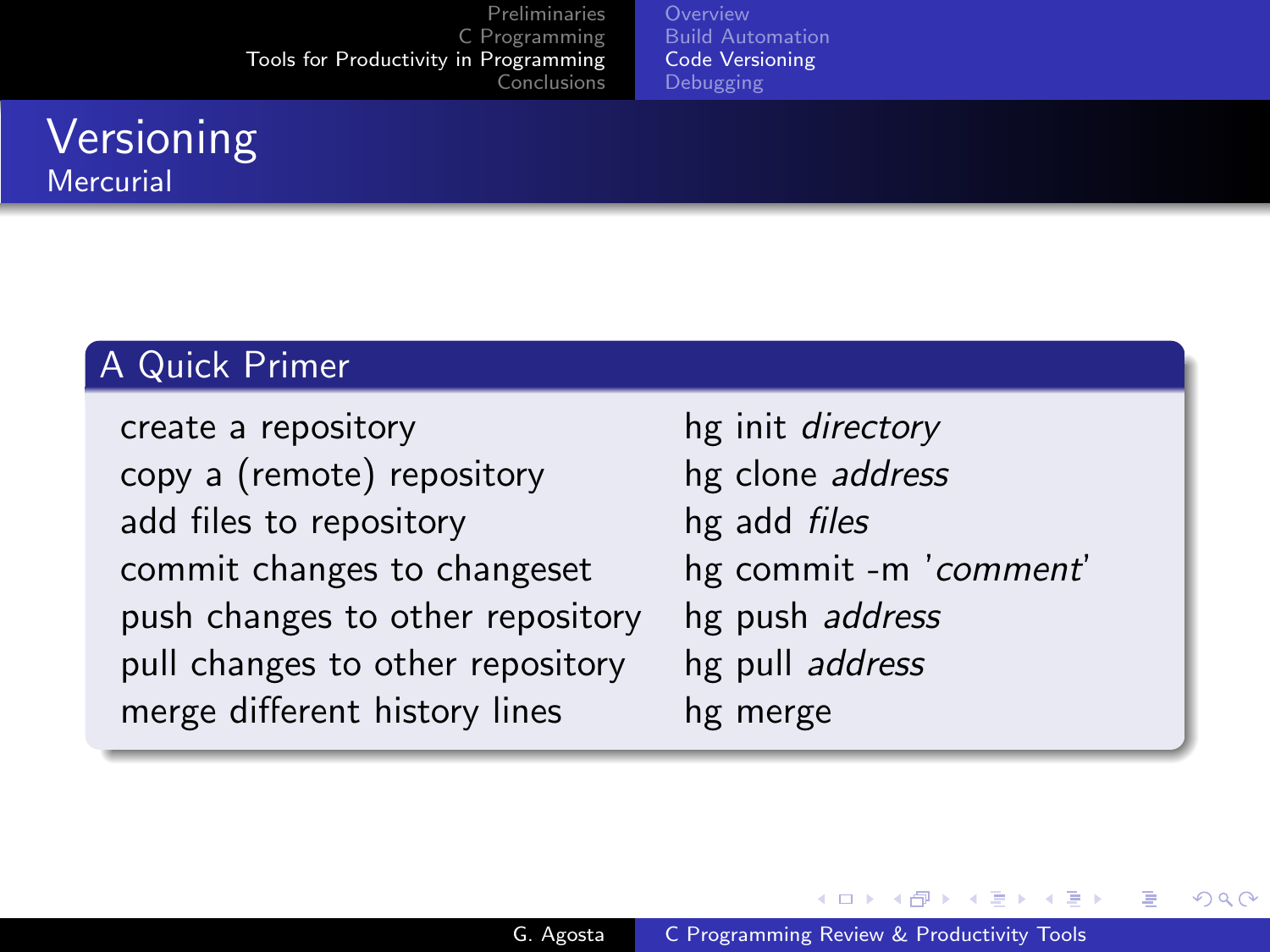**[Overview](#page-14-0)** [Build Automation](#page-16-0) [Code Versioning](#page-19-0) [Debugging](#page-20-0)

### Debugging GNU Debugger (gdb)

### A Quick Primer

- Compiling for debugging:  $-g$  flag
- **•** Setting arguments and running: set args, run
- Multiple threads: info threads, thread n
- **•** Breakpoints: break at function, line or address, can be conditional or thread-specific
- Continuing execution: continue (to next breakpoint), step (to next source line), next (to next line in same stack frame)
- **•** Get info about the program: info
- Examine the stack: bt, up, down
- Examine data: print

イロン イ何ン イヨン イヨン

つくへ

<span id="page-20-0"></span>∍